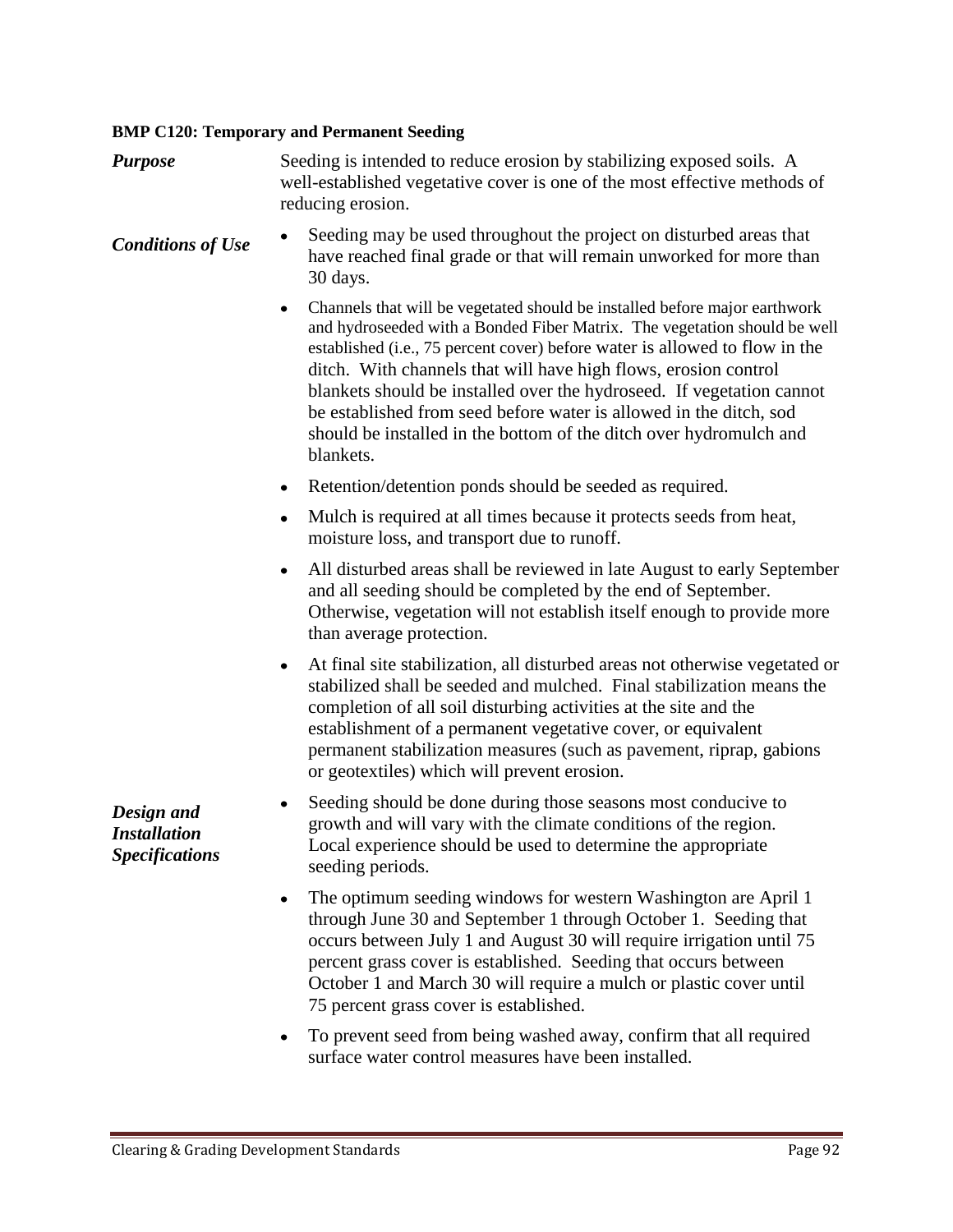- The seedbed should be firm and rough. All soil should be roughened  $\bullet$ no matter what the slope. If compaction is required for engineering purposes, slopes must be track walked before seeding. Backblading or smoothing of slopes greater than 4:1 is not allowed if they are to be seeded.
- New and more effective restoration-based landscape practices rely on deeper incorporation than that provided by a simple single-pass rototilling treatment. Wherever practical the subgrade should be initially ripped to improve long-term permeability, infiltration, and water inflow qualities. At a minimum, permanent areas shall use soil amendments to achieve organic matter and permeability performance defined in engineered soil/landscape systems. For systems that are deeper than 8 inches the rototilling process should be done in multiple lifts, or the prepared soil system shall be prepared properly and then placed to achieve the specified depth.
- Organic matter is the most appropriate form of "fertilizer" because it provides nutrients (including nitrogen, phosphorus, and potassium) in the least water-soluble form. A natural system typically releases 2-10 percent of its nutrients annually. Chemical fertilizers have since been formulated to simulate what organic matter does naturally.
- In general, 10-4-6 N-P-K (nitrogen-phosphorus-potassium) fertilizer can be used at a rate of 90 pounds per acre. Slow-release fertilizers should always be used because they are more efficient and have fewer environmental impacts. It is recommended that areas being seeded for final landscaping conduct soil tests to determine the exact type and quantity of fertilizer needed. This will prevent the over-application of fertilizer. Fertilizer should not be added to the hydromulch machine and agitated more than 20 minutes before it is to be used. If agitated too much, the slow-release coating is destroyed.
- There are numerous products available on the market that take the  $\bullet$ place of chemical fertilizers. These include several with seaweed extracts that are beneficial to soil microbes and organisms. If 100 percent cottonseed meal is used as the mulch in hydroseed, chemical fertilizer may not be necessary. Cottonseed meal is a good source of long-term, slow-release, available nitrogen.
- Hydroseed applications shall include a minimum of 1,500 pounds per acre of mulch with 3 percent tackifier. Mulch may be made up of 100 percent: cottonseed meal; fibers made of wood, recycled cellulose, hemp, and kenaf; compost; or blends of these. Tackifier shall be plantbased, such as guar or alpha plantago, or chemical-based such as polyacrylamide or polymers. Any mulch or tackifier product used shall be installed per manufacturer's instructions. Generally, mulches come in 40-50 pound bags. Seed and fertilizer are added at time of application.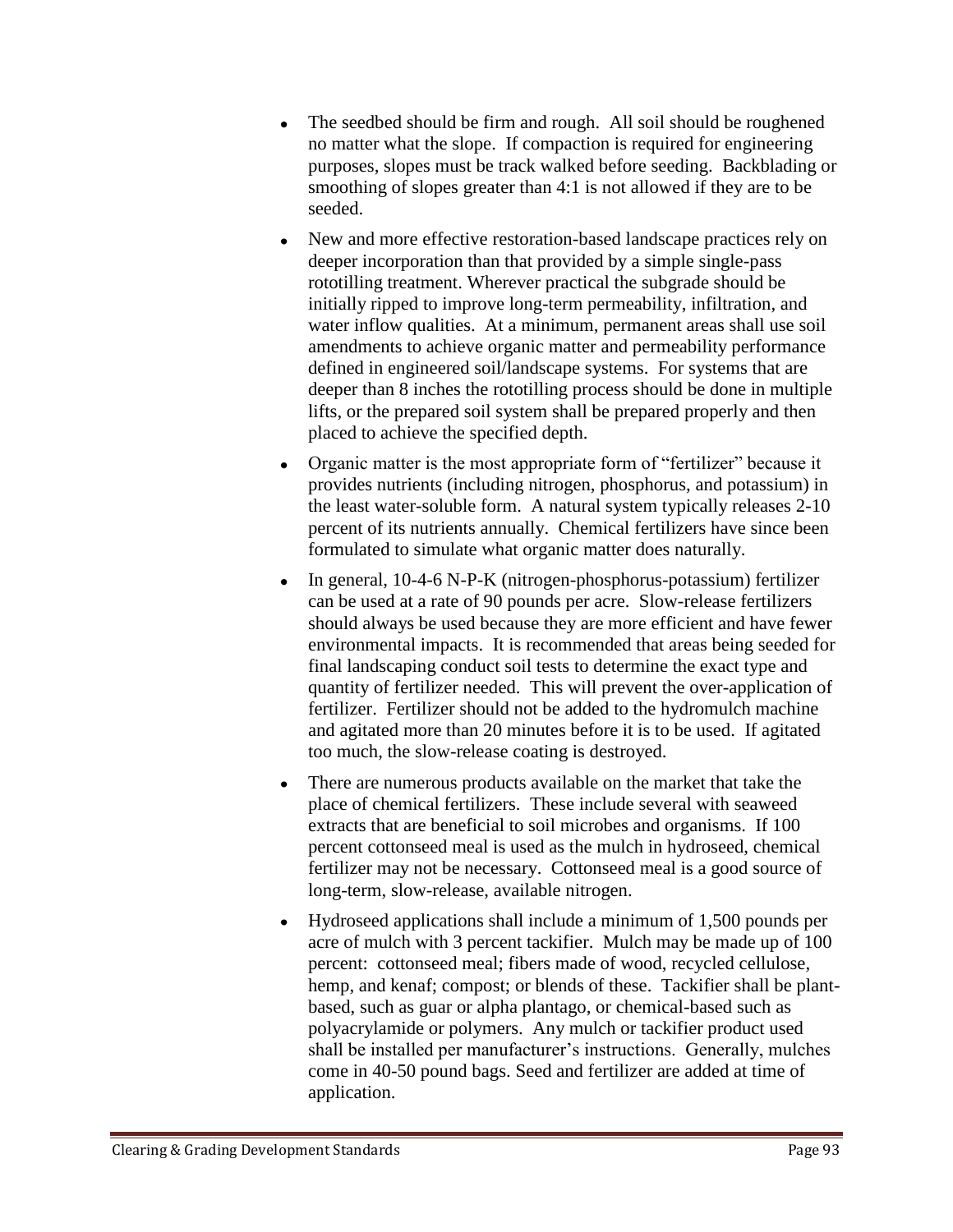- Mulch is always required for seeding. Mulch can be applied on top of the seed or simultaneously by hydroseeding.
- On steep slopes, Bonded Fiber Matrix (BFM) or Mechanically Bonded Fiber Matrix (MBFM) products should be used. BFM/MBFM products are applied at a minimum rate of 3,000 pounds per acre of mulch with approximately 10 percent tackifier. Application is made so that a minimum of 95 percent soil coverage is achieved. Numerous products are available commercially and should be installed per manufacturer's instructions. Most products require 24-36 hours to cure before a rainfall and cannot be installed on wet or saturated soils. Generally, these products come in 40-50 pound bags and include all necessary ingredients except for seed and fertilizer.

BFMs and MBFMs have some advantages over blankets:

- No surface preparation required;
- Can be installed via helicopter in remote areas;
- On slopes steeper than 2.5:1, blanket installers may need to be roped and harnessed for safety;
- They are at least \$1,000 per acre cheaper installed.

In most cases, the shear strength of blankets is not a factor when used on slopes, only when used in channels. BFMs and MBFMs are good alternatives to blankets in most situations where vegetation establishment is the goal.

- When installing seed via hydroseeding operations, only about 1/3 of the seed actually ends up in contact with the soil surface. This reduces the ability to establish a good stand of grass quickly. One way to overcome this is to increase seed quantities by up to 50 percent.
- Vegetation establishment can also be enhanced by dividing the hydromulch operation into two phases:
	- 1. Phase 1- Install all seed and fertilizer with 25-30 percent mulch and tackifier onto soil in the first lift;
	- 2. Phase 2- Install the rest of the mulch and tackifier over the first lift.

An alternative is to install the mulch, seed, fertilizer, and tackifier in one lift. Then, spread or blow straw over the top of the hydromulch at a rate of about 800-1000 pounds per acre. Hold straw in place with a standard tackifier. Both of these approaches will increase cost moderately but will greatly improve and enhance vegetative establishment. The increased cost may be offset by the reduced need for:

- 1. Irrigation
- 2. Reapplication of mulch
- 3. Repair of failed slope surfaces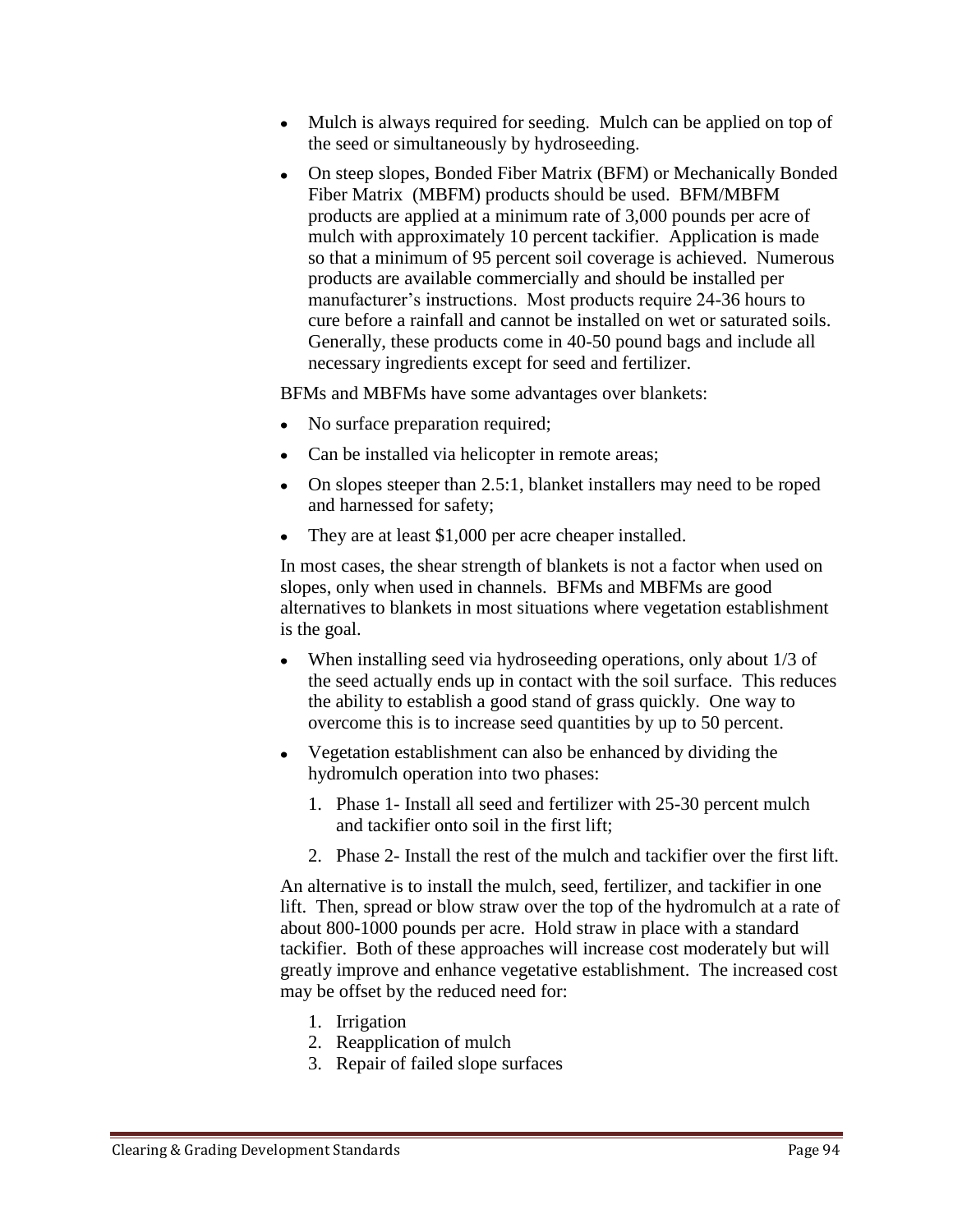This technique works with standard hydromulch (1,500 pounds per acre minimum) and BFM/MBFMs (3,000 pounds per acre minimum).

• Areas to be permanently landscaped shall provide a healthy topsoil that reduces the need for fertilizers, improves overall topsoil quality, provides for better vegetal health and vitality, improves hydrologic characteristics, and reduces the need for irrigation. This can be accomplished in a number of ways:

Recent research has shown that the best method to improve till soils is to amend these soils with compost. The optimum mixture is approximately two parts soil to one part compost. This equates to 4 inches of compost mixed to a depth of 12 inches in till soils. Increasing the concentration of compost beyond this level can have negative effects on vegetal health, while decreasing the concentrations can reduce the benefits of amended soils. Please note: The compost should meet specifications for Grade A quality compost in Ecology Publication 94-038.

Other soils, such as gravel or cobble outwash soils, may require different approaches. Organics and fines easily migrate through the loose structure of these soils. Therefore, the importation of at least 6 inches of quality topsoil, underlain by some type of filter fabric to prevent the migration of fines, may be more appropriate for these soils.

Areas that already have good topsoil, such as undisturbed areas, do not require soil amendments.

- Areas that will be seeded only and not landscaped may need compost or meal-based mulch included in the hydroseed in order to establish vegetation. Native topsoil should be re-installed on the disturbed soil surface before application.
- Seed that is installed as a temporary measure may be installed by hand if it will be covered by straw, mulch, or topsoil. Seed that is installed as a permanent measure may be installed by hand on small areas (usually less than 1 acre) that will be covered with mulch, topsoil, or erosion blankets. The seed mixes listed below include recommended mixes for both temporary and permanent seeding. These mixes, with the exception of the wetland mix, shall be applied at a rate of 120 pounds per acre. This rate can be reduced if soil amendments or slowrelease fertilizers are used. Local suppliers or the local conservation district should be consulted for their recommendations because the appropriate mix depends on a variety of factors, including location, exposure, soil type, slope, and expected foot traffic. Alternative seed mixes approved by the local authority may be used.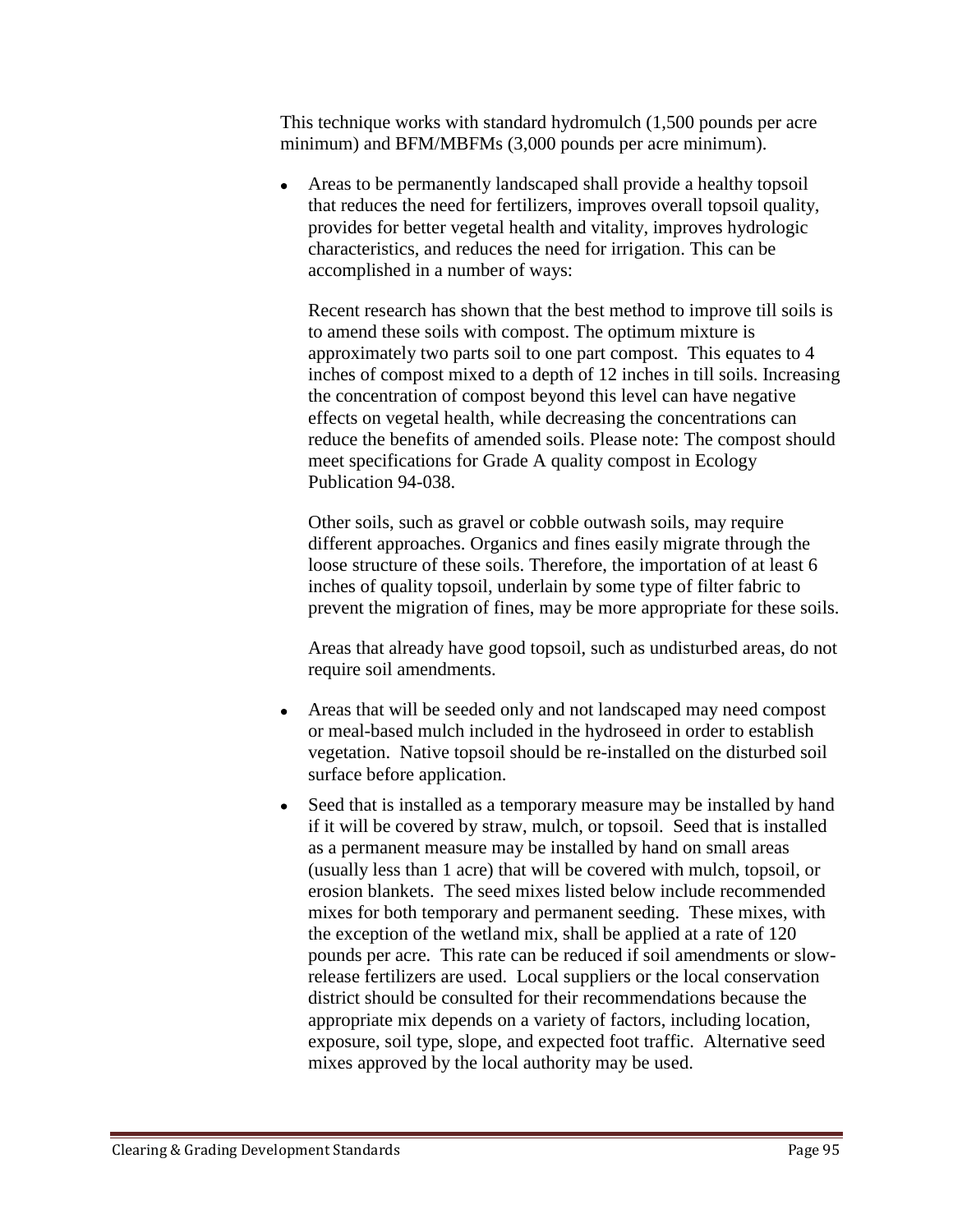| Table 4.1                                 |                   |    |               |
|-------------------------------------------|-------------------|----|---------------|
| <b>Temporary Erosion Control Seed Mix</b> |                   |    |               |
|                                           | % Weight % Purity |    | % Germination |
| Chewings or annual blue grass             | 40                | 98 | 90            |
| Festuca rubra var. commutata or Poa anna  |                   |    |               |
| Perennial rye -                           | 50                | 98 | 90            |
| Lolium perenne                            |                   |    |               |
| Redtop or colonial bentgrass              | 5                 | 92 | 85            |
| Agrostis alba or Agrostis tenuis          |                   |    |               |
| White dutch clover                        |                   | 98 | 90            |
| Trifolium repens                          |                   |    |               |

Table 4.1 represents the standard mix for those areas where just a temporary vegetative cover is required.

Table 4.2 provides just one recommended possibility for landscaping seed.

| Table 4.2                     |          |    |                        |
|-------------------------------|----------|----|------------------------|
| <b>Landscaping Seed Mix</b>   |          |    |                        |
|                               | % Weight |    | % Purity % Germination |
| Perennial rye blend           | 70       | 98 |                        |
| Lolium perenne                |          |    |                        |
| Chewings and red fescue blend | 30       | 98 |                        |
| Festuca rubra var. commutata  |          |    |                        |
| Festuca rubra<br>or           |          |    |                        |

This turf seed mix in Table 4.3 is for dry situations where there is no need for much water. The advantage is that this mix requires very little maintenance.

| Table 4.3                             |    |    |                                 |
|---------------------------------------|----|----|---------------------------------|
| <b>Low-Growing Turf Seed Mix</b>      |    |    |                                 |
|                                       |    |    | % Weight % Purity % Germination |
| Dwarf tall fescue (several varieties) | 45 | 98 | 90                              |
| Festuca arundinacea var.              |    |    |                                 |
| Dwarf perennial rye (Barclay)         | 30 | 98 | 90                              |
| Lolium perenne var. barclay           |    |    |                                 |
| Red fescue                            | 20 | 98 | 90                              |
| Festuca rubra                         |    |    |                                 |
| Colonial bentgrass                    |    | 98 | 90                              |
| Agrostis tenuis                       |    |    |                                 |

Table 4.4 presents a mix recommended for bioswales and other intermittently wet areas.

| Table 4.4                              |           |    |                                 |
|----------------------------------------|-----------|----|---------------------------------|
| <b>Bioswale Seed Mix*</b>              |           |    |                                 |
|                                        |           |    | % Weight % Purity % Germination |
| ∥<br>Tall or meadow fescue             | 75-80     | 98 |                                 |
| Festuca arundinacea or Festuca elatior |           |    |                                 |
| Seaside/Creeping bentgrass             | $10 - 15$ | 92 | 85                              |
| Agrostis palustris                     |           |    |                                 |
| Redtop bentgrass                       | $5-10$    | 90 |                                 |
| Agrostis alba or Agrostis gigantea     |           |    |                                 |

*\* Modified Briargreen, Inc. Hydroseeding Guide Wetlands Seed Mix*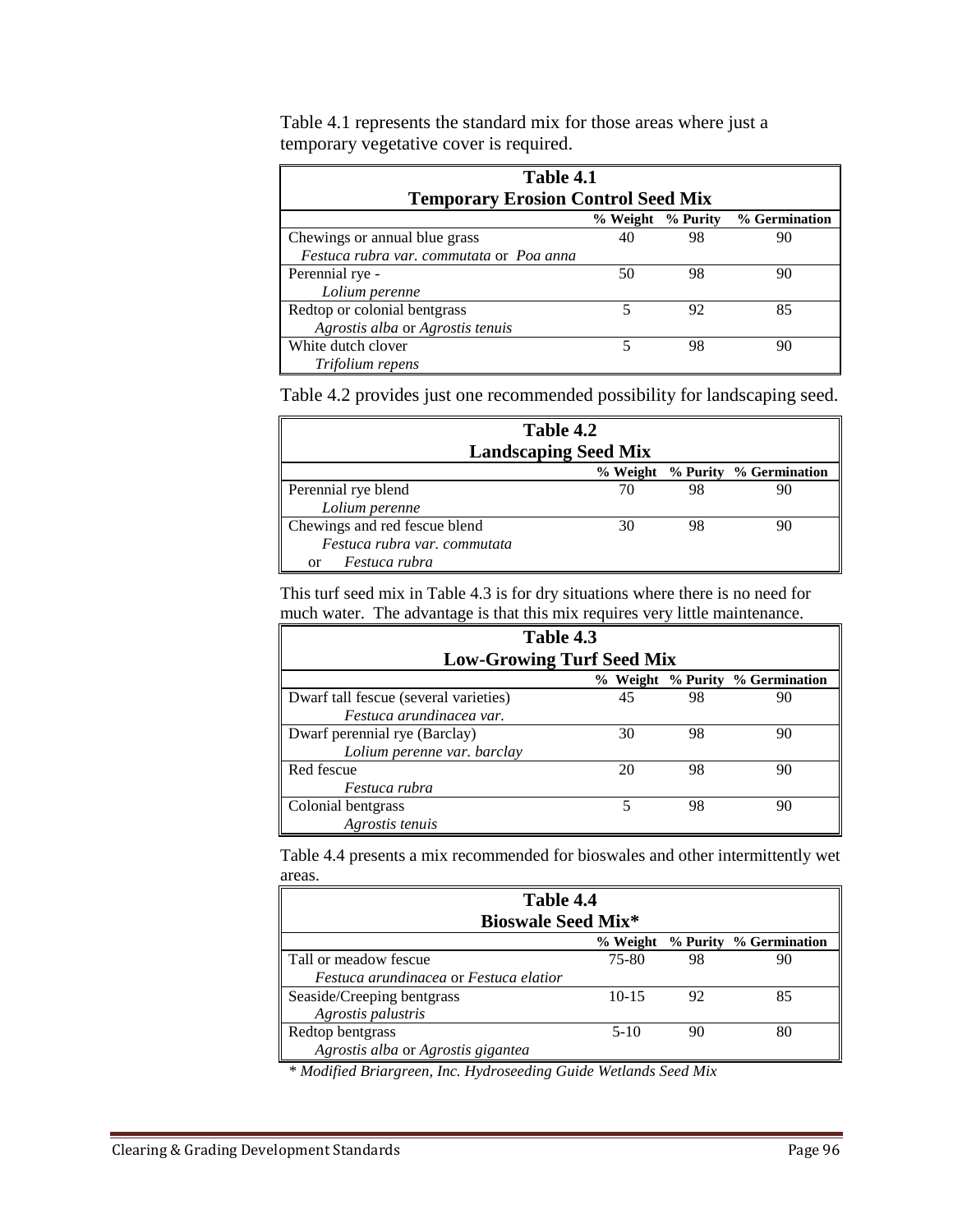The seed mix shown in Table 4.5 is a recommended low-growing, relatively non-invasive seed mix appropriate for very wet areas that are not regulated wetlands. Other mixes may be appropriate, depending on the soil type and hydrology of the area. Recent research suggests that bentgrass (agrostis sp.) should be emphasized in wet-area seed mixes. Apply this mixture at a rate of 60 pounds per acre.

| Table 4.5                     |           |    |                        |  |
|-------------------------------|-----------|----|------------------------|--|
| Wet Area Seed Mix*            |           |    |                        |  |
|                               | % Weight  |    | % Purity % Germination |  |
| Tall or meadow fescue         | 60-70     | 98 | 90                     |  |
| <i>Festuca arundinacea</i> or |           |    |                        |  |
| <i>Festuca elatior</i>        |           |    |                        |  |
| Seaside/Creeping bentgrass    | $10 - 15$ | 98 | 85                     |  |
| Agrostis palustris            |           |    |                        |  |
| Meadow foxtail                | $10 - 15$ | 90 | 80                     |  |
| Alepocurus pratensis          |           |    |                        |  |
| Alsike clover                 | $1-6$     | 98 | 90                     |  |
| Trifolium hybridum            |           |    |                        |  |
| Redtop bentgrass              | $1-6$     | 92 | 85                     |  |
| Agrostis alba                 |           |    |                        |  |

*\* Modified Briargreen, Inc. Hydroseeding Guide Wetlands Seed Mix*

The meadow seed mix in Table 4.6 is recommended for areas that will be maintained infrequently or not at all and where colonization by native plants is desirable. Likely applications include rural road and utility rightof-way. Seeding should take place in September or very early October in order to obtain adequate establishment prior to the winter months. The appropriateness of clover in the mix may need to be considered, as this can be a fairly invasive species. If the soil is amended, the addition of clover may not be necessary.

| Table 4.6<br><b>Meadow Seed Mix</b>   |          |    |                        |
|---------------------------------------|----------|----|------------------------|
|                                       | % Weight |    | % Purity % Germination |
| Redtop or Oregon bentgrass            | 20       | 92 | 85                     |
| Agrostis alba or Agrostis oregonensis |          |    |                        |
| Red fescue                            | 70       | 98 | 90                     |
| Festuca rubra                         |          |    |                        |
| White dutch clover                    | 10       | 98 | 90                     |
| Trifolium repens                      |          |    |                        |

## *Maintenance Standards*

Any seeded areas that fail to establish at least 80 percent cover (100 percent cover for areas that receive sheet or concentrated flows) shall be reseeded. If reseeding is ineffective, an alternate method, such as sodding, mulching, or nets/blankets, shall be used. If winter weather prevents adequate grass growth, this time limit may be relaxed at the discretion of the local authority when sensitive areas would otherwise be protected.